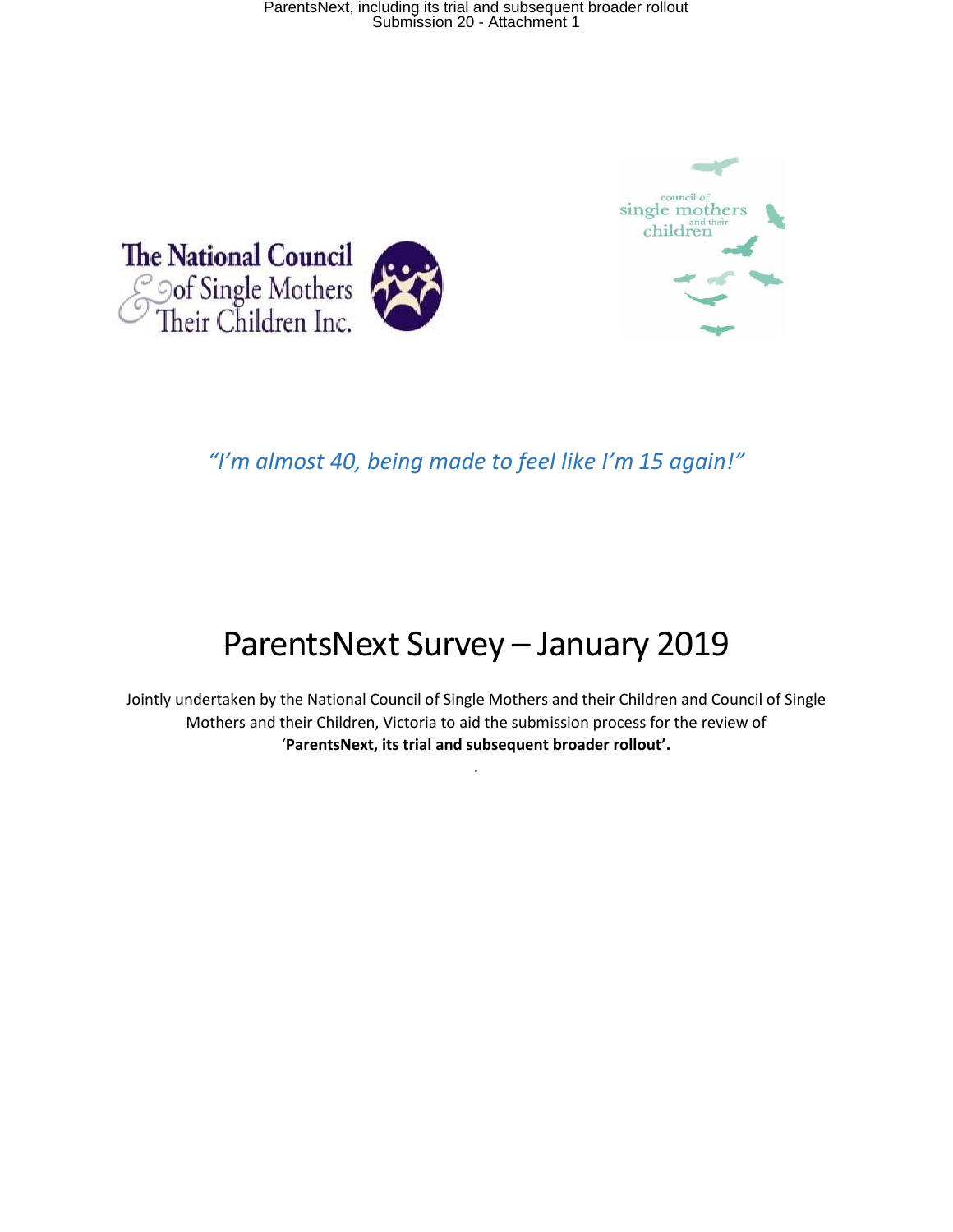Friday, 1 February 2019

## Background and survey limitations

Council of Single Mothers and their Children realised very early in the trial of ParentsNext that there were few options for participating parents to express their views about the program in ways that felt safe from any reprisal. In March 2018 we visited Shepparton a trial site in Victoria, and interviewed participants, provider staff and local welfare agencies. We discovered there both a great reluctance among participants to say anything that might identify them and a lack of confidence generally that their formal feedback was acted upon. On the basis of this visit, Council of Single Mothers and their Children prepared a report for the Department of Jobs and Small Business with a view to sharing our findings and suggesting improvements prior to the national roll-out of ParentsNext.

The government decision to review the ParentsNext trial and subsequent roll-out is welcomed by both the National Council of Single Mothers and their Children Inc. and Council of Single Mothers and their Children Inc. (based in Victoria). As organisations working with single mother families for fifty years, we are committed to amplifying the voices of single mothers on issues affecting them. We therefore decided to conduct a survey and to share the findings with other organisations in a small network concerned to assist the government and the Department to identify problems with the program and to rectify these.

This survey was prepared on Survey Monkey and released through Facebook, 8 January 2019. At the point of analysis, it has been open for eleven days.

This period is a very short one in which to generate interest and garner sufficient confidence from participants and staff in provider agencies to have a high return rate. This is compounded by the fact that with the review called 7 December and submissions closing 1 February, the review is essentially taking place during summer school holidays. This is a notoriously bad time to engage any parent in non-child related activities and even more so for those who are sole parents. Whilst some in the ParentsNext program have only one pre-school age child, many more will have older children on holiday. We did not therefore have high expectations and are pleased that 85 program participants completed the survey, 82 of whom are single mothers. Advertising was primarily through Facebook and word of mouth.

Council of Single Mothers and their Children and the National Council of Single Mothers and their Children acknowledge the pro bono assistance of Associate Professor Beth Goldblatt in designing the survey.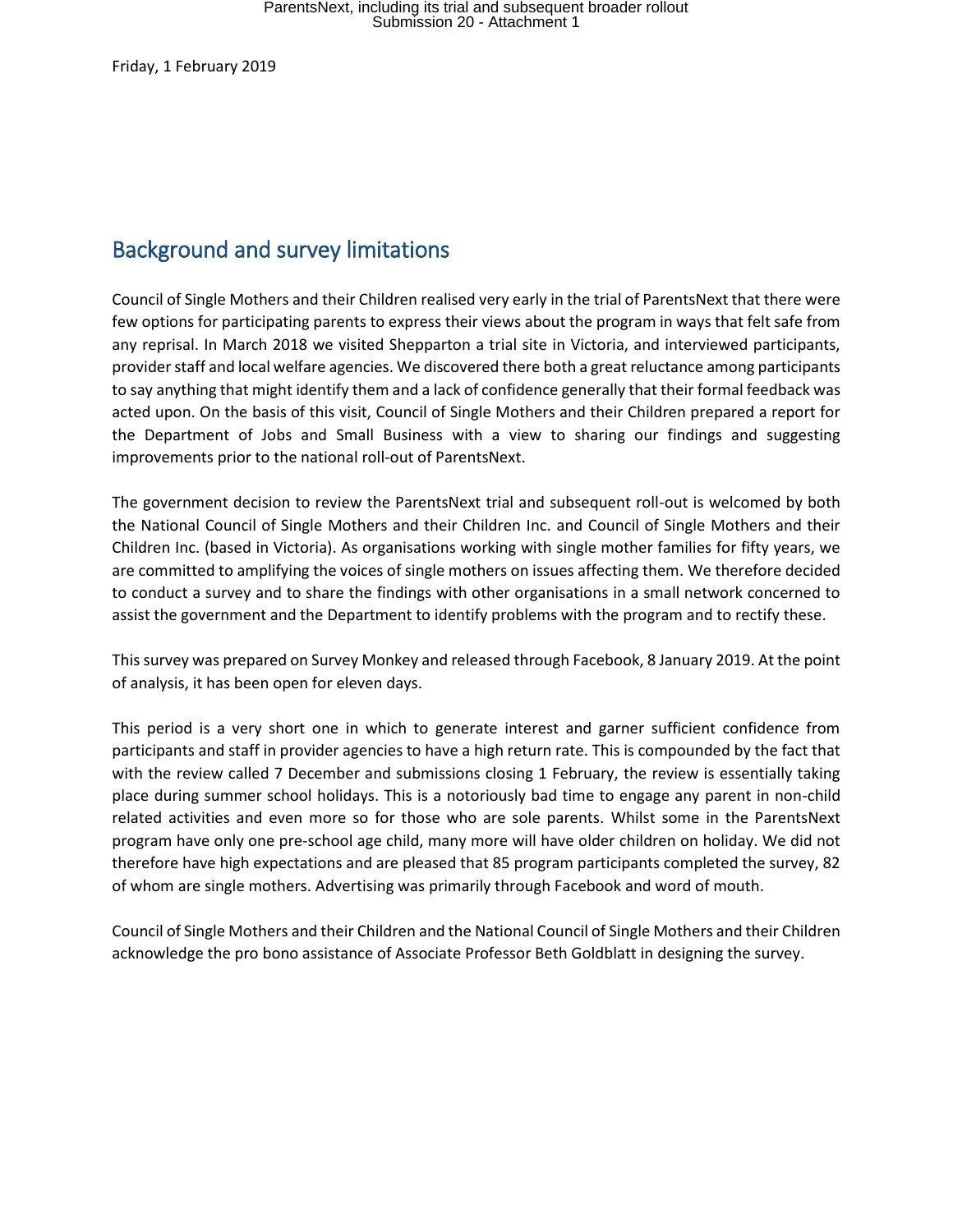## Respondent profile

Of the 85 respondents, all are participants in the ParentsNext program

96.5% (82) are single mothers, 2% (2) are female partnered parents and 1% (1) is a male partnered parent. Participation was compulsory for 86.6% of respondents (12.2% were unsure, 1% voluntary)

*Number of children*



*Demographics (answered by 84)*

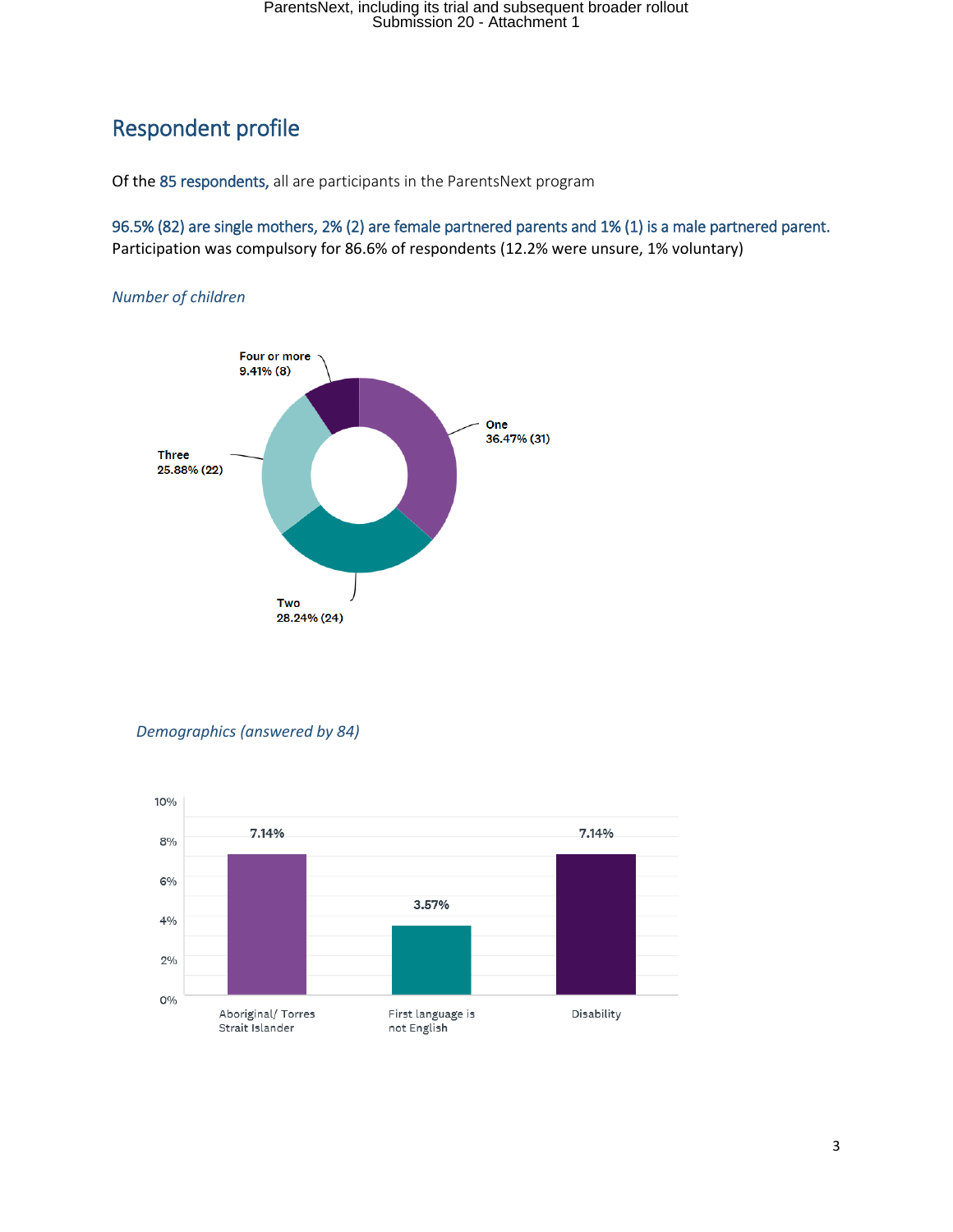## Responses to survey questions

### A. Statements relating to knowledge of ParentsNext and experiences with DHS-Centrelink and the ParentsNext Program (answered by 84-85)

Brief discussion on these figures is below the tables.

**1. The information and appointment/s with DHS-Centrelink made it clear why you were selected to attend ParentsNext,** 

| N/A | Strongly agree | Agree | Neutral | Disagree | Strongly disagree |
|-----|----------------|-------|---------|----------|-------------------|
| 5%  | 3.5%           | 16%   | 13%     | 26%      | 35%               |

**2. You agree with the DHS-Centrelink outcome referring you to ParentsNext?**

| N/A | Strongly agree | Agree | Neutral | <b>Disagree</b> | Strongly disagree |
|-----|----------------|-------|---------|-----------------|-------------------|
| 5%  | 1%             | 3.5%  | 7%      | 53%             | 31%               |

**3. Your child was provided with a welcoming and child-safe space.**

| N/A | Strongly agree | Agree | Neutral | <b>Disagree</b> | Strongly disagree |
|-----|----------------|-------|---------|-----------------|-------------------|
| 18% | 3.5%           | 25%   | 27%     | 15%             | 12%               |

### **4. You were provided with a welcoming and confidential space.**

| N/A | Strongly agree | Agree | Neutral | Disagree | Strongly disagree |
|-----|----------------|-------|---------|----------|-------------------|
| 11% | 7%             | 28%   | 27%     | 11%      | 16%               |

**5. The activities were agreed between yourself and the provider.**

| N/A | Strongly agree | Agree | Neutral | Disagree | Strongly disagree |
|-----|----------------|-------|---------|----------|-------------------|
| 11% | 9%             | 21%   | 24%     | 19%      | 16%               |

**6. The activities are manageable, and you feel that they could be changed if required.**

| N/A | Strongly agree | Agree | Neutral | <b>Disagree</b> | Strongly disagree |
|-----|----------------|-------|---------|-----------------|-------------------|
| 9%  | 3.5%           | 22%   | 16%     | 26%             | 22%               |

**7. You knew that you had 10 'thinking days' before signing your plan.**

| N/A | Strongly agree | Agree | Neutral | <b>Disagree</b> | Strongly disagree |
|-----|----------------|-------|---------|-----------------|-------------------|
| 9%  | 1%             | 2%    | 2%      | 24%             | 61%               |

**8. You are clear about your obligations and reporting.**

| N/A | Strongly agree | Agree | Neutral | <b>Disagree</b> | Strongly disagree |
|-----|----------------|-------|---------|-----------------|-------------------|
| 2%  | 8%             | 38%   | 16%     | 22%             | 13%               |

**9. The provider has helped you to access financial assistance and/ or support to locate childcare.**

| N/A | Strongly agree | Agree | Neutral | <b>Disagree</b> | Strongly disagree |
|-----|----------------|-------|---------|-----------------|-------------------|
| 18% | 2%             | 1%    | 9%      | 28%             | 41%               |

### **10. The provider has told you what 'stream' you are and therefore what funds are available to support the agreed activities.**

| N/A | Strongly agree | Agree | Neutral | <b>Disagree</b> | Strongly disagree |
|-----|----------------|-------|---------|-----------------|-------------------|
| 6%  | 2%             | 5%    | 7%      | 29%             | 52%               |

**11. You understand the compliance and suspension rules.**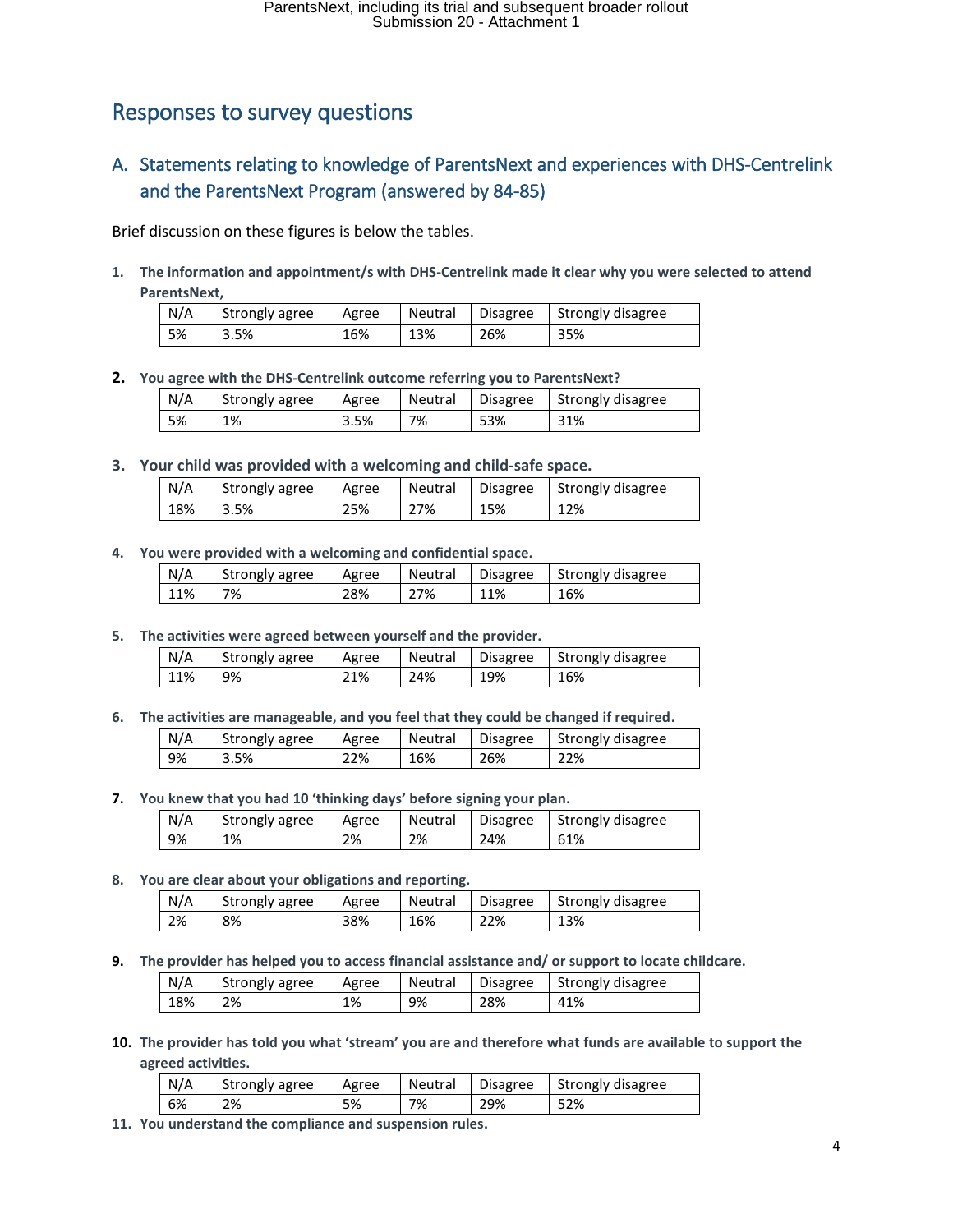| N/A | Strongly agree | Agree | Neutral | <b>Disagree</b> | Strongly disagree |
|-----|----------------|-------|---------|-----------------|-------------------|
| 2%  | 7%             | 42%   | 11%     | 20%             | 18%               |

**12. It's manageable for you to contact the provider before an activity if you cannot attend.**

| N/A | Strongly agree | Agree | Neutral | <b>Disagree</b> | Strongly disagree |
|-----|----------------|-------|---------|-----------------|-------------------|
| 8%  | 7%             | 25%   | 26%     | 24%             | 11%               |

**13. You are comfortable with the ParentsNext provider contacting a service to confirm your attendance, after you have self-reported**.

| N/A | Strongly agree | Agree | Neutral | <b>Disagree</b> | Strongly disagree |
|-----|----------------|-------|---------|-----------------|-------------------|
| 9%  | 8%             | 18%   | 8%      | 26%             | 31%               |

**14. Appointments with the provider are made at least 5 days before your payment is due.**

| N/A | Strongly agree | Agree | Neutral |     | Disagree   Strongly disagree |
|-----|----------------|-------|---------|-----|------------------------------|
| 20% | 5%             | 12%   | 34%     | 19% | 11%                          |

**15. If suspended, it was because of non-attendance at an activity or appointment without notifying the provider that you could not attend.**

| N/A | Strongly agree | Agree |     |     | Neutral Disagree Strongly disagree |
|-----|----------------|-------|-----|-----|------------------------------------|
| 55% | 3.5%           | 6%    | 10% | 12% | 14%                                |

**16. If suspended, it was because of an error made by DHS or the ParentsNext provider.**

| N/A | Strongly agree | Agree | Neutral | <b>Disagree</b> | Strongly disagree |
|-----|----------------|-------|---------|-----------------|-------------------|
| 53% | 19%            | 13%   | 9%      | 5%              | 1%                |

**17. The possibility of payment suspension makes you less willing to speak your mind with the ParentsNext provider.**

| N/A | Strongly agree | Agree | Neutral | <b>Disagree</b> | Strongly disagree |
|-----|----------------|-------|---------|-----------------|-------------------|
| 7%  | 49%            | 24%   | 8%      | 6%              | 6%                |

**18. You are informed of exemptions and if required that it has been granted.**

| N/A | Strongly agree | Agree | Neutral | Disagree | Strongly disagree |
|-----|----------------|-------|---------|----------|-------------------|
| 11% | 2%             | 14%   | 9%      | 31%      | 33%               |

**19. If granted an exemption, you did not need to report to the provider during this period**

| N/A | Strongly agree | Agree | Neutral | <b>Disagree</b> | Strongly disagree |
|-----|----------------|-------|---------|-----------------|-------------------|
| 44% | 2%             | 16%   | 12%     | 13%             | 13%               |

**20.**

**Your questions and/ or concerns have been taken seriously and responded to promptly.**

| N/A | Strongly agree | Agree | Neutral | <b>Disagree</b> | Strongly disagree |
|-----|----------------|-------|---------|-----------------|-------------------|
| 11% | 2%             | 11%   | 20%     | 27%             | 29%               |

**21. You know that if you have concerns you can contact the National Customer Service Line.**

| N/A | Strongly agree | Agree | Neutral | Disagree | Strongly disagree |
|-----|----------------|-------|---------|----------|-------------------|
| 2%  | 7%             | 12%   | 11%     | 39%      | 29%               |

**22. You were informed that you can change provider (if you live in a location with more than one).**

| N/A | Strongly agree | Agree | Neutral | <b>Disagree</b> | Strongly disagree |
|-----|----------------|-------|---------|-----------------|-------------------|
| 8%  | 5%             | 15%   | 4%      | 34%             | 34%               |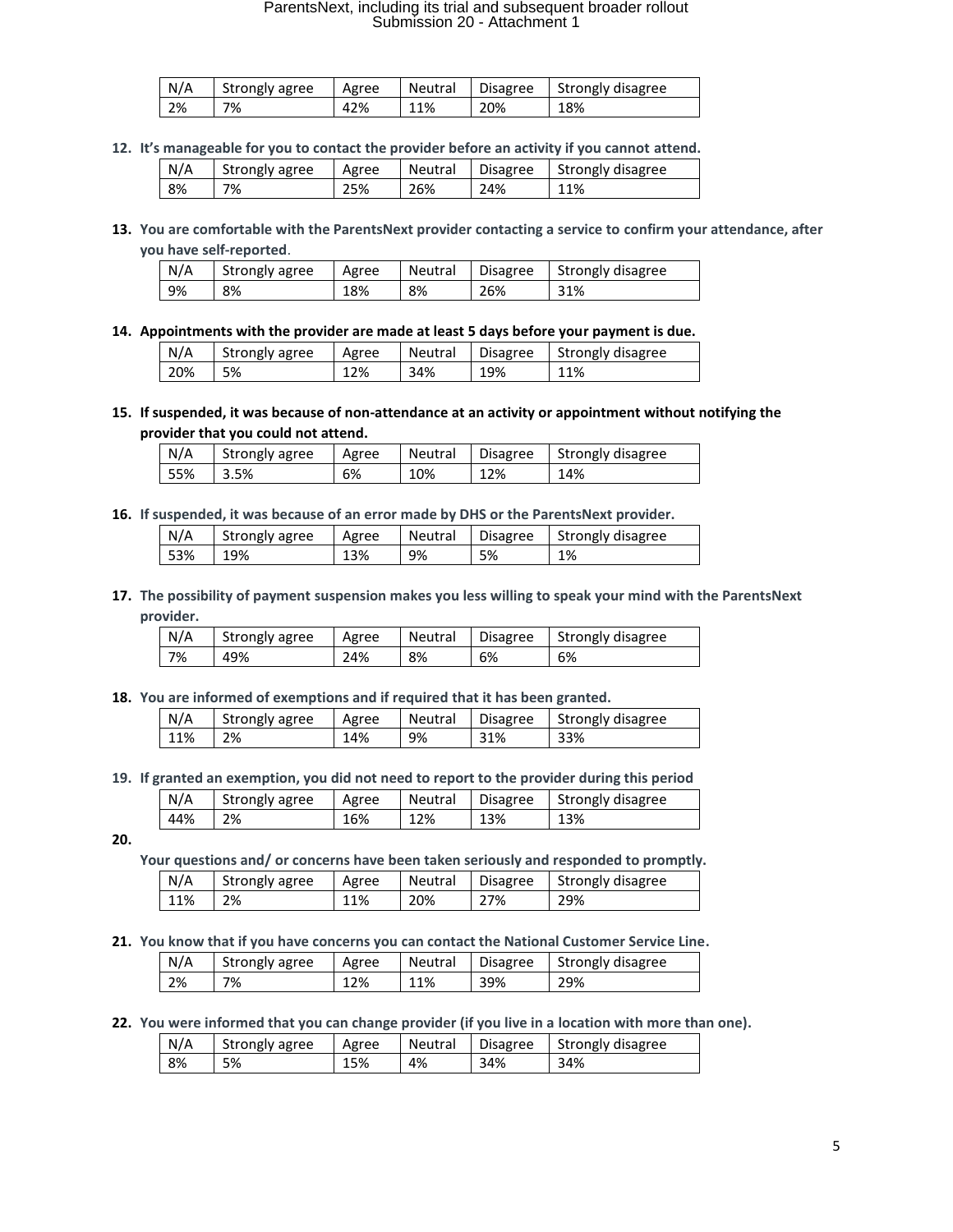#### **Discussion**

These figures present a concerning story.

Over 60% of parents do not feel they were given clear information about why they were in the program and **85% did NOT know they had a right to '10 thinking days before signing the participation plan'.** This is a shocking breach of transparency and informed consent and immediately raises questions of coercive practices, whether they were intended to be such or not. This lack of good information provision is borne out in other areas including:

- 81% not knowing which stream they are in and what funding is therefore available to support their activities
- 37% do not understand compliance and suspension rules
- 64% disagreeing with the notion that they are informed about exemptions and receive advice if one is granted
- 26% who were granted an exemption and still had to report to the provider during the exemption period
- 56% do not feel their questions and concerns have been taken seriously
- 68% do not know they could ring the National Customer Service Line with any concerns
- 68% were not informed they could change provider, if there was more than one in their area.

Well over 80% of respondents do not feel they should be required to participate in ParentsNext. Whilst it is good that **33% of those for whom a child-friendly environment was relevant were pleased with the space**, it is concerning that 34% of the relevant group do not consider the provider spaces as welcoming and child-safe.

A very worrying figure is that 84% of those for whom childcare was applicable, did NOT receive any assistance from the provider to either access financial assistance for childcare or to locate childcare.

A selection of respondent comments on issues are provided below.

### **Selected comments on this question:**

*"I was treated like an uninformed and uneducated woman. He dismissed all of my questions and queries and forced me to sign the consent waiver and job plan straight away! I'm on maternity leave and have a job I'm returning to in February as a nurse!!"*

*"An exemption was granted due to my DV circumstances. I relocated into an emergency house a few weeks later and the whole process started over. They reinstated my exemption, but it took two very long phone calls and two emails to do so. Apparently if an exemption is granted your service provider removes your file, with no evidence left. I was distraught."*

*"I found out all information myself. I was not explained anything. I was only threatened that noncompliance will result in being suspended. It took multiple complaints and doctors' appointments before I was heard.*

*I* was doing very well before the program. I had escaped domestic violence; I was building a new life. I *had overcome severe PTSD and depression and had started studying again. The abusive and threatening way I was treated by the ParentsNext provider triggered PTSD from previously being mistreated by job service providers many years ago. I realised nothing had changed in many years, but had become even more inhumane. It triggered intense fears of being homeless again and I relapsed into panic attacks. I'm now needing to see a psychologist again, after having been doing remarkably well without therapy for 3 years. I was looking forward to the program and thought society had finally become more understanding*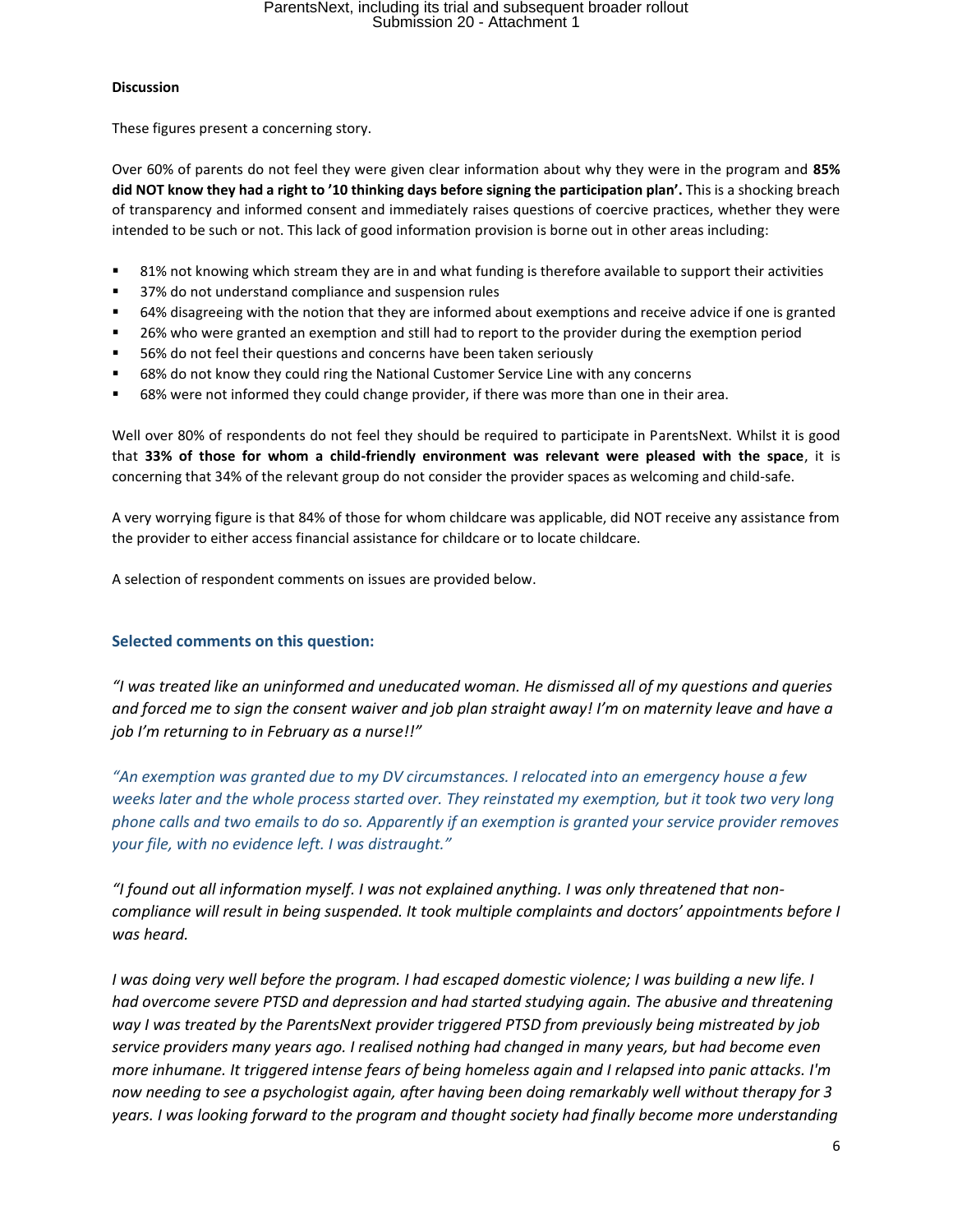*and supportive of single parents. However this was not the case. I soon found that once again it was a program of force and obedience or very harsh consequence. Now I must either continue seeing a psychologist for assistance with the harassment of ParentsNext providers, or comply with their demands. Studying wasn't accepted as an activity, but I was then told an activity with my youngest child is needed or I will be suspended. The only provider in the area is 45 minute walk, and I will have to attend or lose the only source of income we have. I will have to attend every month, and all that happens is a piece of paper printed and threats that if I do not sign it I will be suspended.* 

*I was never offered any assistance and was never offered an exemption despite the very first things I told the woman having been related to the abuse I endured and reasons for being a single parent. This was ignored. The woman was so conditioned and robotic, I was not a human to her, just a cash cow for her to milk and exploit. I had not experienced emotional breakdown for over two years until the day of that first appointment. I've since had several breakdowns and feel like I am not worthy of life any longer. I feel so ashamed and disgusted in myself. I have been made to feel I am a criminal and a poor mother who is said to be abusive to my children for not working. I find it very frightening these providers are allowed to abuse people this way, and we have to really stand up for ourselves or we will be squashed by these people.* 

*The provider I had to see did not care about me or my children. They only cared that the form was signed. They repeatedly said I have no choice, its legislation and compulsory. Even after I found the information on exemptions did I start being heard? But I had to put in over 15 complaints to Centrelink and the National line before anyone even cared. It's heartbreaking that no one cares anymore."*

*"I have been lucky enough to have a provider who can see I don't really need this program but I still have to go through the motions. On reading the government criteria for compulsory participation I don't meet any of the second set of criteria but no one can tell me why I was selected for compulsory participation."*

*"There is much confusion between departments regarding exemption and exit criteria. As someone who was incorrectly referred to the program, I am now finding it impossible to obtain an exemption/exit."*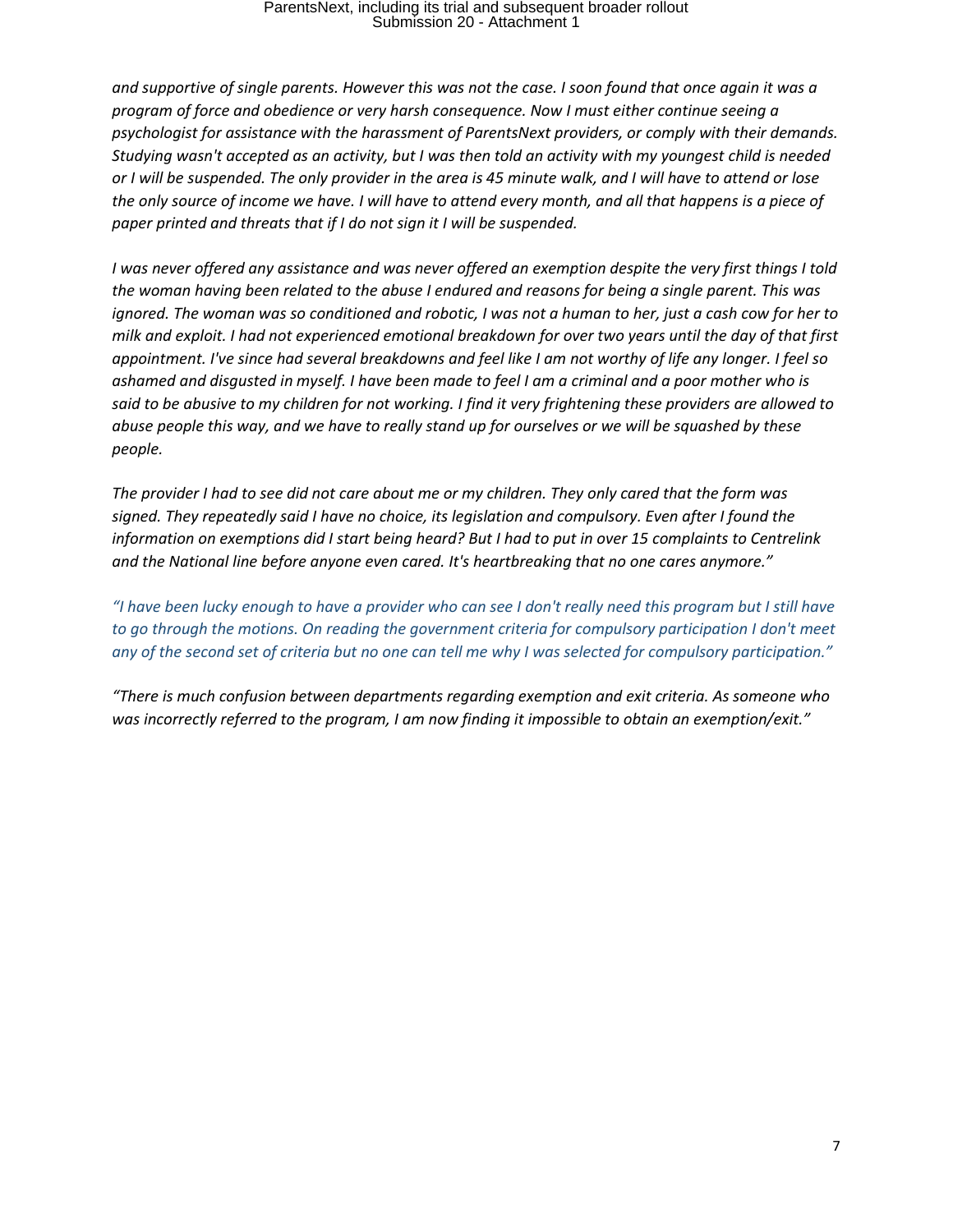### B. Attitudes & Values: experiences with ParentsNext provider (answered by 81-83)

Discussion of key findings is provided below the tables.

**1. If you are Aboriginal or Torres Strait Islander, has the provider suggested culturally appropriate activities and employed Indigenous case workers?**

| N/A | Strongly agree | Agree | Neutral | <b>Disagree</b> | Strongly disagree |
|-----|----------------|-------|---------|-----------------|-------------------|
| 83% | 0%             | 1%    | 6%      | 2%              | 5%                |

**2. If English is not your first language, does the provider have the skills to assist you?**

| N/A | Strongly agree | Agree | Neutral | <b>Disagree</b> | Strongly disagree |
|-----|----------------|-------|---------|-----------------|-------------------|
| 89% | 0%             | 2%    | 6%      | 0%              | 2%                |

**3. If you have a disability, are your needs and access understood and included in your service?**

| N/A | Strongly agree | Agree | Neutral | Disagree | Strongly disagree |
|-----|----------------|-------|---------|----------|-------------------|
| 70% | 0%             | 2%    | 7%      | 7%       | 12%               |

**4. If affected by domestic violence, has the provider demonstrated knowledge, awareness and sensitivity regarding your safety and needs?**

| N/A | Strongly agree | Agree | Neutral | <b>Disagree</b> | Strongly disagree |
|-----|----------------|-------|---------|-----------------|-------------------|
| 52% | 5%             | 2%    | 11%     | 11%             | 18%               |

**5. Has the provider demonstrated knowledge and awareness of the demands of sole parenting?**

| N/A | Strongly agree | Agree | Neutral | <b>Disagree</b> | Strongly disagree |
|-----|----------------|-------|---------|-----------------|-------------------|
| 5%  | 6%             | 6%    | 16%     | 27%             | 41%               |

**6. Has the provider demonstrated knowledge and awareness regarding the limitations and effects of financial hardship?**

| N/A | Strongly agree | Agree | Neutral | <b>Disagree</b> | Strongly disagree |
|-----|----------------|-------|---------|-----------------|-------------------|
| 1%  | 5%             | 4%    | 18%     | 30%             | 42%               |

**7. Do you feel valued and treated with respect by the provider?**

| N/A | Strongly agree | Agree | Neutral | <b>Disagree</b> | Strongly disagree |
|-----|----------------|-------|---------|-----------------|-------------------|
| 1%  | 8%             | 19%   | 31%     | 18%             | 22%               |

**8. A voluntary and confidential 'emoji – rate my service' on the day of the appointment would be helpful.**

| N/A | Strongly agree | Agree | Neutral | <b>Disagree</b> | Strongly disagree |
|-----|----------------|-------|---------|-----------------|-------------------|
| 4%  | 13%            | 20%   | 37%     | 16%             | 8%                |

**9. The provider has increased my confidence in connecting me with my community.**

| N/A | Strongly agree | Agree | Neutral | <b>Disagree</b> | Strongly disagree |
|-----|----------------|-------|---------|-----------------|-------------------|
| 5%  | 1%             | 5%    | 14%     | 31%             | 43%               |

**10. The provider has decreased my confidence in connecting me with my community.**

| N/A | Strongly agree | Agree | Neutral | <b>Disagree</b> | Strongly disagree |
|-----|----------------|-------|---------|-----------------|-------------------|
| 5%  | 19%            | 29%   | 25%     | 10%             | 12%               |

#### **11. The program has increased stigma and I feel different when using community services.**

| N/A | Strongly agree | Agree | Neutral | <b>Disagree</b> | Strongly disagree |
|-----|----------------|-------|---------|-----------------|-------------------|
| 7%  | 41%            | 25%   | 8%      | 10%             | 8%                |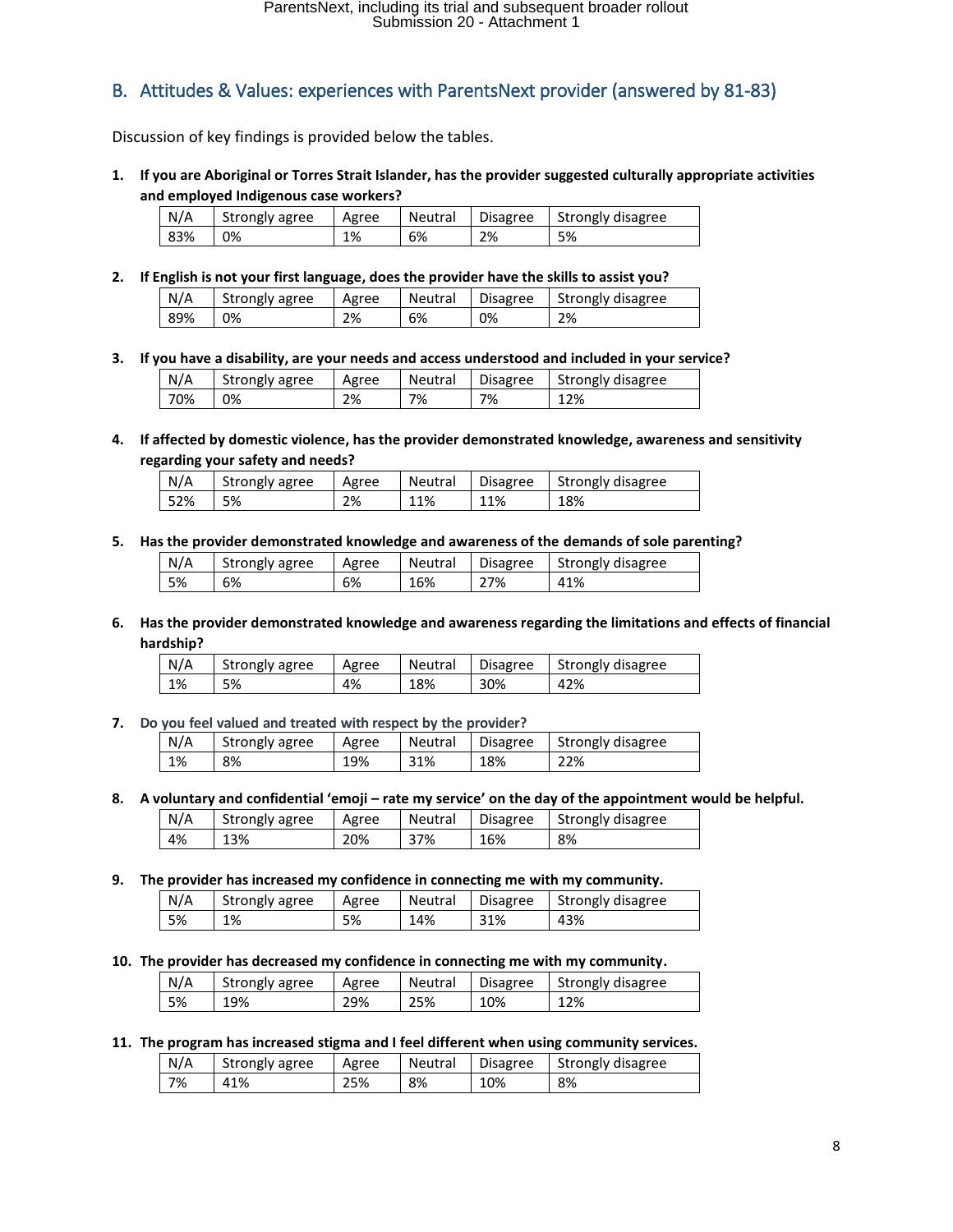### **Discussion**

In critical outcome areas, respondents are giving ParentsNext a 'thumbs-down'.

- Over 70% disagree that the provider has increased their confidence in connecting with their community;
- Perturbingly, 48% agree with the statement that the provider has **de**creased their confidence in connecting with their community;
- Finally, 66% agree that 'the program (ParentsNext) has increased stigma and I feel different when using community services'. Only 18% disagree with this statement.

These factors are critical ones to be further explored and indeed, if replicated in a larger respondent base, would justify an immediate closure or suspension of the program. There are two things that are particularly alarming about these figures. Firstly, international evidence shows that increasing inequality is a significant social determinant of poor health and thus, combined with the fact that these are in some part at least, vulnerable and disadvantaged families, the figures suggest an unhealthy public policy response. Secondly, care of these vulnerable and disadvantaged families is being vested in providers, many of whom are commercial employment providers without the skills to appropriately address vulnerability and even when the provider does have such skills, the program sometimes restricts free use of these. We hope other researchers will look closely at these questions.

The survey numbers are quite small and the numbers of respondents who are Aboriginal or Torres Strait Islander, have a disability or English is not their first language, are even smaller. Nevertheless, their responses are vital to consider.

Removing those for whom the questions are not applicable, we find that:

- Only 7% of Aboriginal or Torres Strait Islander respondents agreed that services suggested culturally appropriate activities and employed Indigenous case workers. 50% disagreed.
- 67% of those for whom English is not their first language remained neutral on the proposition that their ParentsNext provider has the skills to assist them, with 22% agreeing they did and 22% disagreeing.
- Among the respondents for whom disability was relevant, a shocking 67% disagreed with the proposition that their needs and access were understood and included in their service.

Of the total number of participants, 48% were affected by domestic violence. Of these, 66% disagreed with the proposition that 'the provider demonstrated knowledge, awareness and sensitivity regarding your safety and needs'. A further 28% remained neutral on this proposition while 19% agreed.

Around the country, single parents are the clear majority of ParentsNext participants. Awareness of the demands of sole parenting might therefore reasonably be a required core competency. However, 68% felt their provider did not demonstrate such awareness, 13% remained neutral and only 11% agreed such awareness was provided. Figures for provider awareness of the limitations and effects of financial hardship are similarly depressing, with 72% disagreeing their provider displays any such awareness.

A suggestion that an 'emoji – rate my service' function might be helpful rated some interest (33%) but with 37% neutral, it may be that such functionality is not yet understood by participants.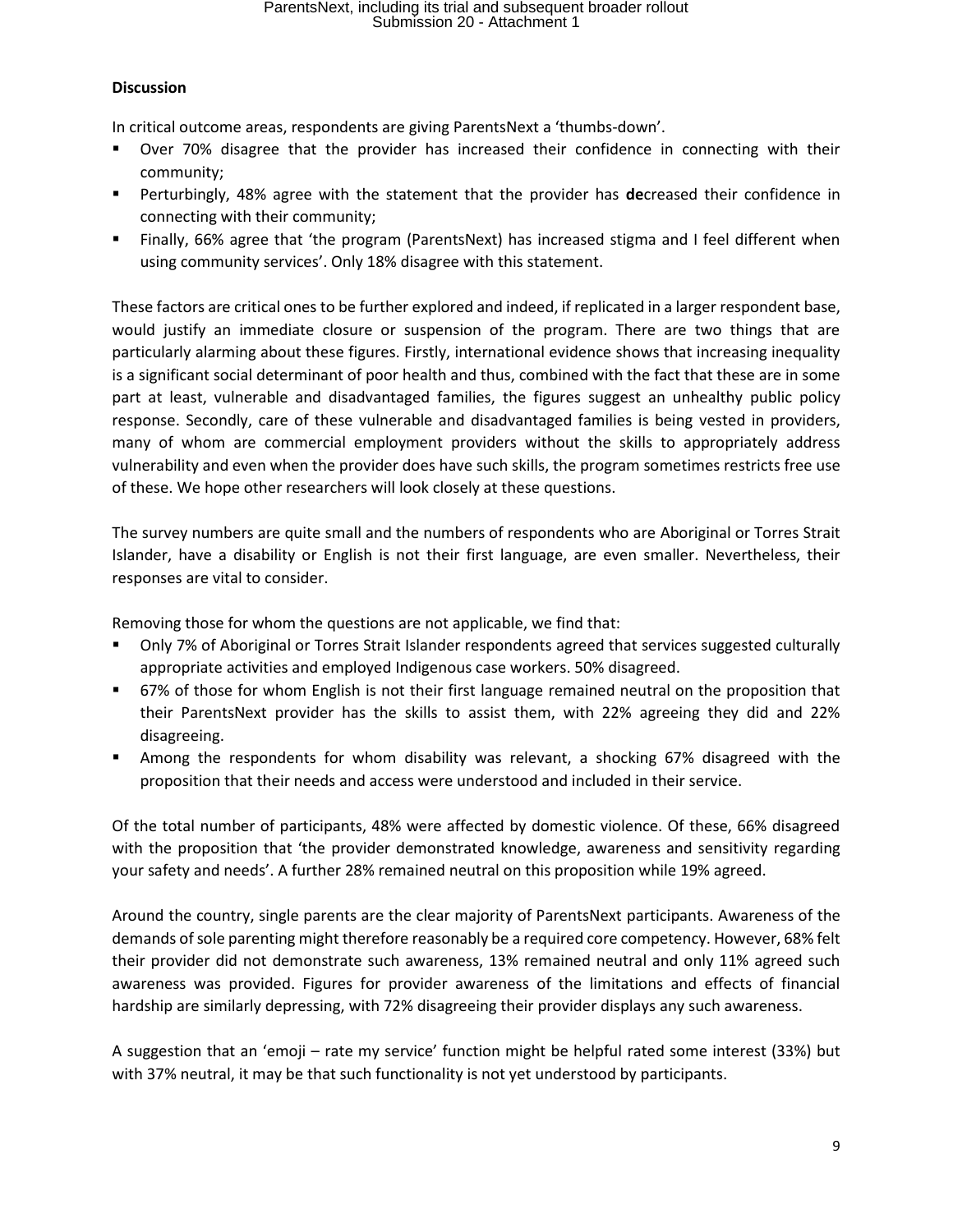### **Selected comments on the statements above:**

*"My provider did not understand at all what it was like to be a sole parent. He kept telling me about how many kids he had and how great his wife was!!"*

*"I find it offensive that I've managed to run my own life for 10 years but now I have to report to an agency that I attended playgroup?!?! Which by the way I've been doing for 10 years"*

### C. Child Wellbeing - experience with ParentsNext program (answered by 83)

1. ParentsNext has not introduced my child to new activities as we were already attending or planned to attend the activities.

| N/A | Strongly agree | Agree | Neutral | <b>Disagree</b> | Strongly disagree |
|-----|----------------|-------|---------|-----------------|-------------------|
| 24% | 41%            | 18%   | 4%      | 5%              | 8%                |

2. ParentsNext has assisted me to introduce my child to new activities

| N/A | Strongly agree | Agree | Neutral | <b>Disagree</b> | Strongly disagree |
|-----|----------------|-------|---------|-----------------|-------------------|
| 19% | 1%             | 4%    | 6%      | 22%             | 48%               |

3. ParentsNext activities for my child are not suitable but I attend to maintain my payment.

| N/A | Strongly agree | Agree | Neutral | <b>Disagree</b> | Strongly disagree |
|-----|----------------|-------|---------|-----------------|-------------------|
| 42% | 7%             | 20%   | 14%     | 1%              | 5%                |

4. ParentsNext has had a negative impact on my child but I attend to maintain my payment.

| N/A | Strongly agree | Agree | Neutral | <b>Disagree</b> | Strongly disagree |
|-----|----------------|-------|---------|-----------------|-------------------|
| 31% | 23%            | 18%   | 19%     | 2%              | 6%                |

5. ParentsNext has had a positive impact on my child.

| N/A | Strongly agree | Agree | Neutral | Disagree | Strongly disagree |
|-----|----------------|-------|---------|----------|-------------------|
| 22% | 2%             | 1%    | 13%     | 20%      | 41%               |

### **Discussion**

There has always been an uneasy settling of parenting and child activities being positioned alongside education and employment preparation options. The questions above suggest, however briefly, that children are not benefitting in the ParentsNext program.

- 78% of those for whom it is an applicable statement agree that ParentsNext has not introduced their child to new activities as they were already attending or planned to attend.
- 78% disagreed with the statement that 'ParentsNext has had a positive impact on my child'.
- 59% agreed that 'ParentsNext has had a negative impact on my child but I attend to maintain my payment.'

We would welcome child welfare experts delving further into these sorts of questions and analysing the impact of compulsory participation in ParentsNext on the well-being children.

No room was provided for comments on this question.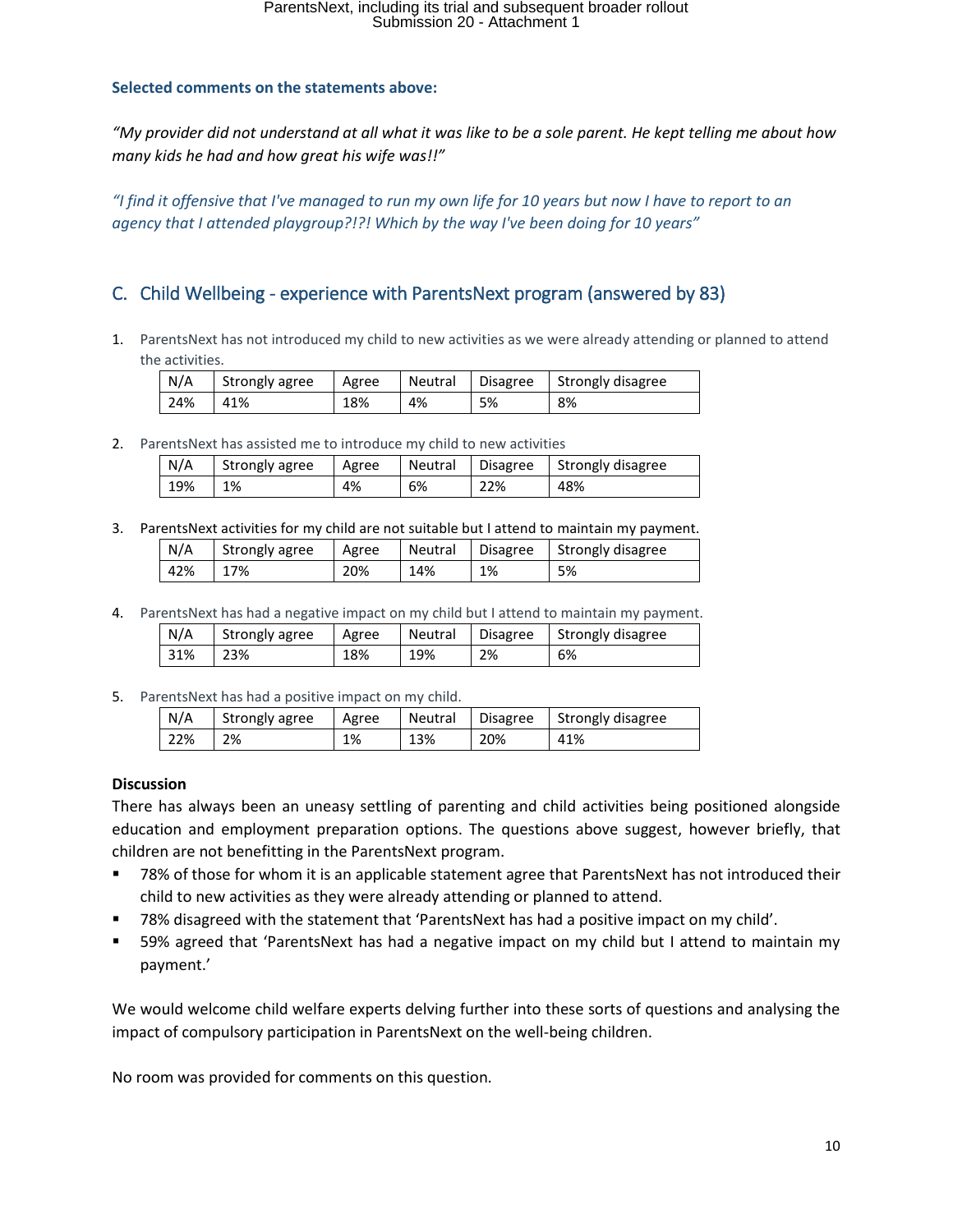### D. Personal Wellbeing – experience with ParentsNext program (answered by 83)

Some discussion on the following figures is provided below the tables.

1. ParentsNext has increased my knowledge and parenting confidence.

| N/A | Strongly agree | Agree | Neutral | <b>Disagree</b> | Strongly disagree |
|-----|----------------|-------|---------|-----------------|-------------------|
| 7%  | 0%             | 2%    | 4%      | 19%             | 67%               |

2. ParentsNext has reduced my knowledge and parenting confidence.

| N/A | Strongly agree | Agree | Neutral | <b>Disagree</b> | Strongly disagree |
|-----|----------------|-------|---------|-----------------|-------------------|
| 14% | 19%            | 23%   | 22%     | 11%             | 11%               |

3. ParentsNext has added a cost burden to our family (attending appointments & activities).

| N/A | Strongly agree | Agree | Neutral | <b>Disagree</b> | Strongly disagree |
|-----|----------------|-------|---------|-----------------|-------------------|
| 5%  | 47%            | 25%   | 11%     | 4%              | 8%                |

4. ParentsNext has provided me with financial assistance to attend the activities.

| N/A | Strongly agree | Agree | Neutral | <b>Disagree</b> | Strongly disagree |
|-----|----------------|-------|---------|-----------------|-------------------|
| 10% | 0%             | 1%    | 2%      | 23%             | 64%               |

#### 5. ParentsNext has added additional stresses.

| N/A | Strongly agree | Agree | Neutral | <b>Disagree</b> | Strongly disagree |
|-----|----------------|-------|---------|-----------------|-------------------|
| 1%  | 77%            | 14%   | 1%      | 0%              | 6%                |

6. ParentsNext has assisted me to build 'job ready' confidence and skills.

| N/A | Strongly agree | Agree | Neutral | <b>Disagree</b> | Strongly disagree |
|-----|----------------|-------|---------|-----------------|-------------------|
| 4%  | 1%             | 2%    | 5%      | 20%             | 67%               |

7. ParentsNext has assisted me to think about a career path.

| N/A | Strongly agree | Agree | Neutral | <b>Disagree</b> | Strongly disagree |
|-----|----------------|-------|---------|-----------------|-------------------|
| 5%  | 0%             | 4%    | 7%      | 22%             | 63%               |

8. ParentsNext has not had any positive effect as the activities were already undertaken or planned to be undertaken.

| N/A | Strongly agree | Agree | Neutral | Disagree | Strongly disagree |
|-----|----------------|-------|---------|----------|-------------------|
| 8%  | 64%            | 16%   | 8%      | 2%       | 1%                |

9. ParentsNext is not appropriate because the child/ren are too young.

| N/A | Strongly agree | Agree | Neutral | Disagree | Strongly disagree |
|-----|----------------|-------|---------|----------|-------------------|
| 24% | 35%            | 6%    | 20%     | 8%       | 6%                |

10. ParentsNext is not appropriate because my child/ren have additional parenting needs.

| N/A | Strongly agree | Agree | Neutral | <b>Disagree</b> | Strongly disagree |
|-----|----------------|-------|---------|-----------------|-------------------|
| 32% | 34%            | 12%   | 8%      | 11%             | 4%                |

11. ParentsNext is not appropriate because my family has safety and or domestic violence concerns.

| N/A | Strongly agree | Agree | Neutral | <b>Disagree</b> | Strongly disagree |
|-----|----------------|-------|---------|-----------------|-------------------|
| 39% | 24%            | 6%    | 14%     | 11%             | 6%                |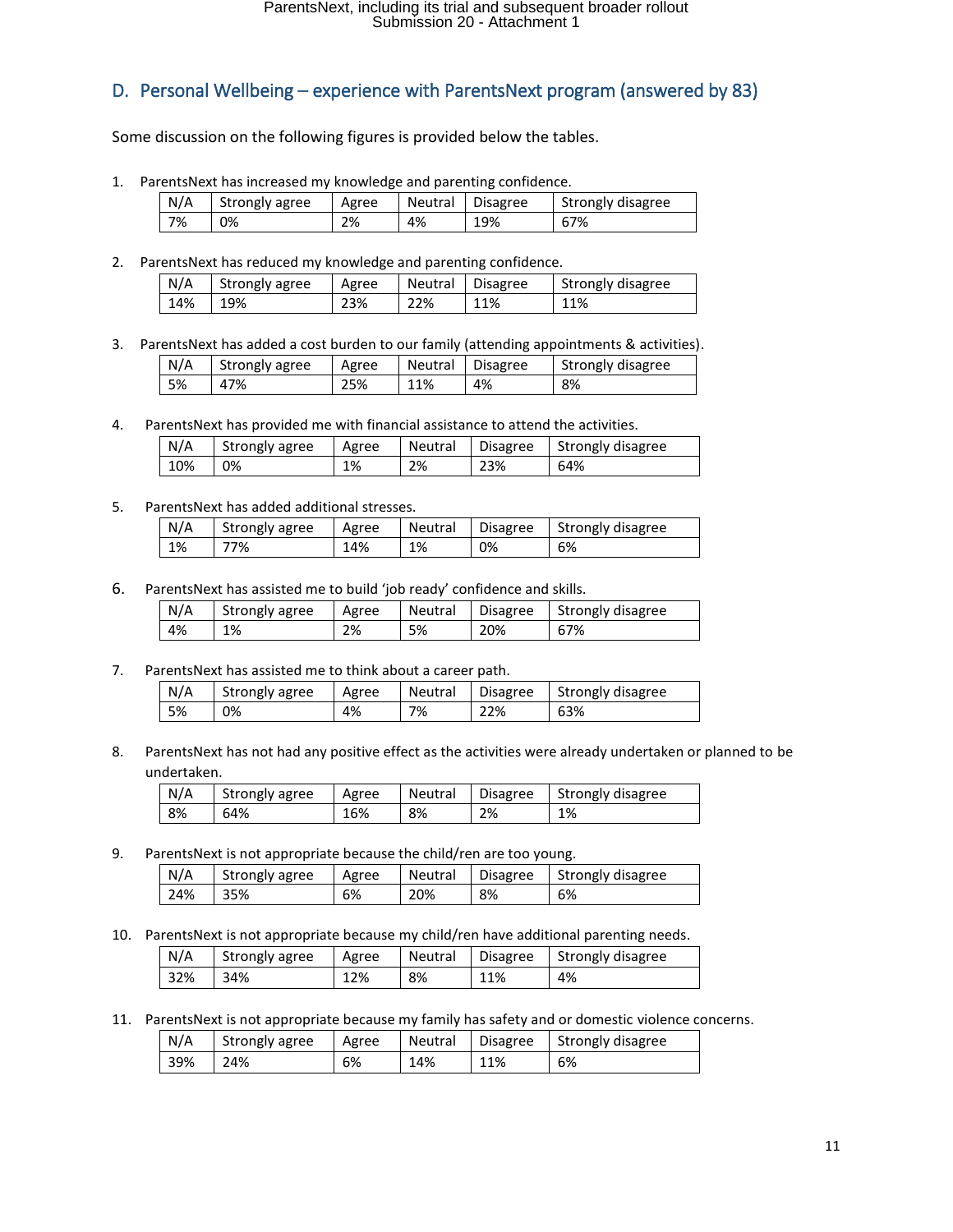12. I would prefer to reside in an area where there is no ParentsNext.

| N/A | Strongly agree | Agree | Neutral | <b>Disagree</b> | Strongly disagree |
|-----|----------------|-------|---------|-----------------|-------------------|
| 6%  | 63%            | 13%   | 14%     | 1%              | 2%                |

13. I am pleased that I live in a location that has ParentsNext.

| N/A | Strongly agree | Agree | Neutral | <b>Disagree</b> | Strongly disagree |
|-----|----------------|-------|---------|-----------------|-------------------|
| 2%  | 4%             | 2%    | 11%     | 22%             | 59%               |

### **Discussion**

This section uses several statements with opposite meaning as a means of double-checking the accuracy of respondent intentions. Using this method we can see that:

- 2% agree with the notion that ParentsNext had increased their knowledge and parenting confidence, while 86% disagree. 42% agree that ParentsNext has reduced their confidence and parenting decision making.
- 76% would prefer to reside in an area where there is no ParentsNext and only 6% are pleased they live in a location that has ParentsNext.

In other issues, a quick summary shows that:

- 72% of respondents feel ParentsNext has added a cost burden to their already stretched budget
- Only one person said ParentsNext provided them with financial assistance to attend activities
- 91% said ParentsNext added additional stressors to their lives
- 87% disagreed with the proposition that ParentsNext assisted them to build job ready confidence and skills
- 3 people said it had assisted them to think about a career path
- 80% indicated they were already doing or planning to do the activities approved by ParentsNext.

### *Selected comments on this question:*

*"ParentsNext has not helped me be job ready. I was asked to complete a survey regarding my strengths and skills etc., on a scale from 1 to 10 with 10 being confident. In those questions I gave myself a 10. My provider changed them to an 8, so I could show improvement in my next survey in 6 months' time. How does this help me get a job? Making my abilities and skills seem less than they are?? I already have a Cert 3 in admin, yet in my survey my computer skills are shown as needing improvement, which is false!"*

*"The ParentsNext program sounds fantastic when you read about it. The problem is the provider does not offer anything in the program and said 'maybe you can find something yourself' when I asked about referrals for support around starting life again after violence and homelessness. The provider I have had to deal with has not offered any help. The only thing they've done is print a job plan and explain my consequences for not obeying the orders.* 

*I feel like a prisoner and no one cares for me and my children. I feel even more trapped now, as it feels like all efforts I take are not good enough and no one seems to understand that the children need to come first. It's scary enough to consider how I'm going to juggle all these working and studying commitments whilst also raising the children alone without family support. This provider has made those fears 100 times worse. I feel much more pressure now. I also feel like I am a loser. I've cried many times*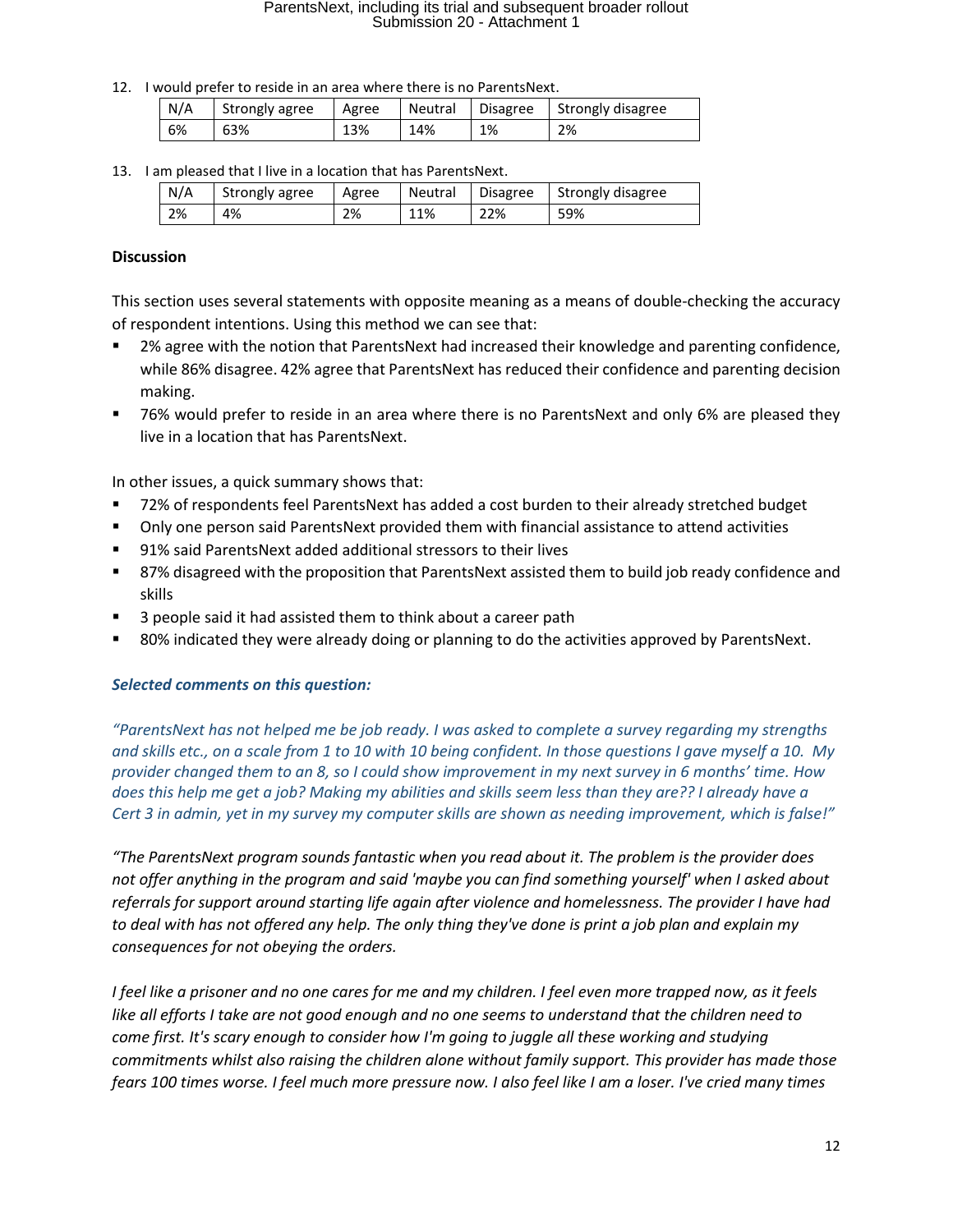*since I was forced to start. I feel filthy and disgusting being a dole bludger. My heart is destroyed. I did not need to be attacked, I needed to be heard and understood."* 

*"The added stress of having to attend Rhyme Time weekly with my daughter who is quite overwhelmed with the other children running around and being disruptive is ridiculous!! I have chronic pain conditions and have to sit on a hard wooden step for half an hour whilst I watch other women on their phones and their children running wild in a library!! My girl gets better support at my mother's group catch ups!"*

*"I have never had to report to Centrelink. Now I have to report fortnightly to Centrelink, and weekly to somewhere else regarding my parents next activity (don't know where I do that) AND print a 3 page form and post (no free post) to Centrelink fortnightly. It's a pain in the bum and all it achieves it me saying nothing's changed. It stresses me out. I've also had to make 2 phone calls to Centrelink and one to parents next as things hadn't been explained properly and now I have another problem so I'll need to call again on Monday."*

*"I was already studying full time yet made to attend parents next compulsory appointments for them to write on a piece of paper that my participation ... is full time study. Total waste of time as I get no help, I get no assistance towards my university course or transport costs and it means I lose a day of study to attend a pointless appointment."*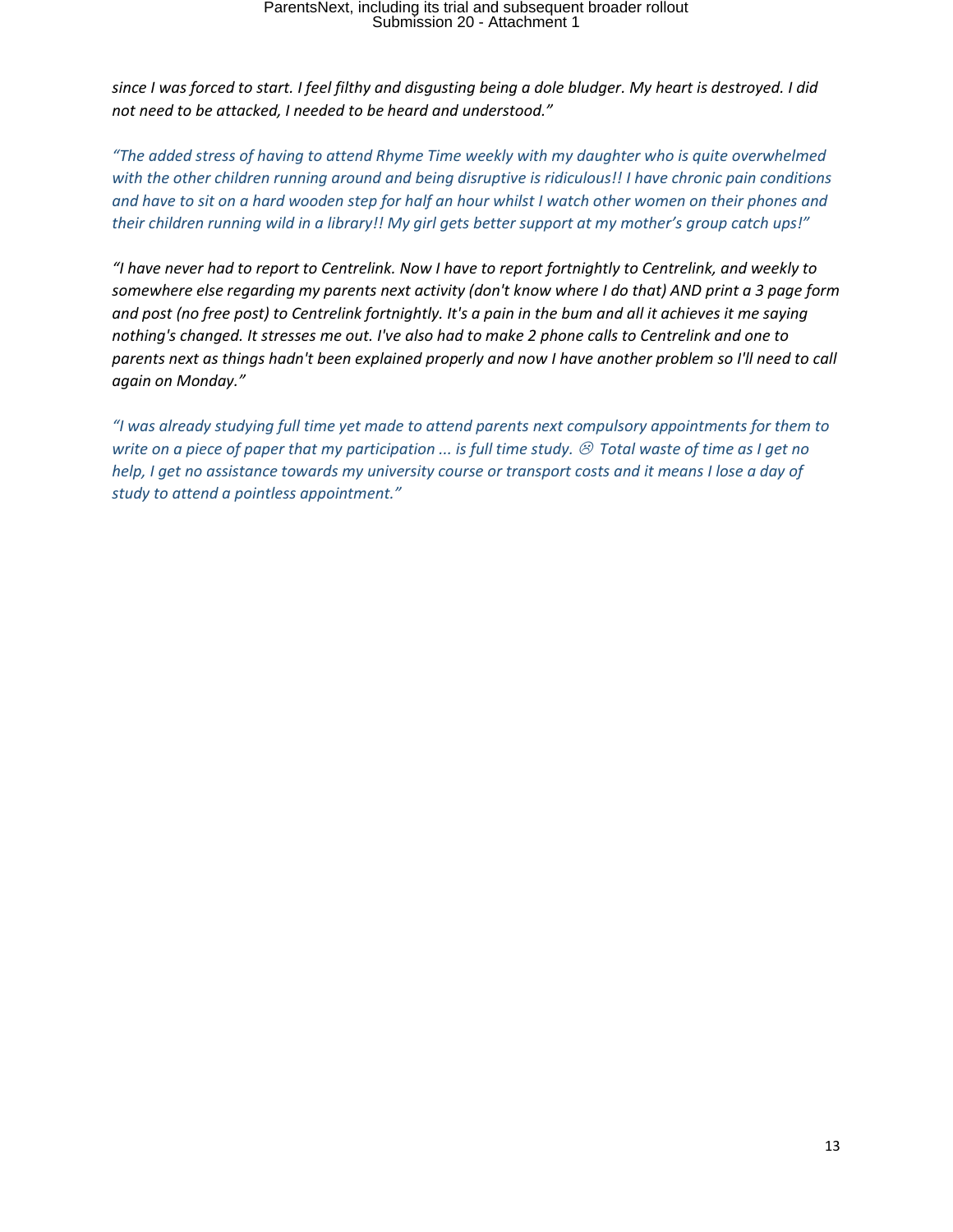### E. If you were to design a program that would best suit you what would it look like? (Answered by 84)

### 1. **The current ParentsNext program**.

| N/A | Strongly agree | Agree | Neutral | <b>Disagree</b> | Strongly disagree |  |
|-----|----------------|-------|---------|-----------------|-------------------|--|
| 2%  | 2%             | 0%    | 4%      | 17%             | 75%               |  |

### **2. A voluntary ParentsNext program that does not have penalties.**

| N/A | Strongly agree | Agree | Neutral | <b>Disagree</b> | Strongly disagree |
|-----|----------------|-------|---------|-----------------|-------------------|
| 1%  | 57%            | 24%   | 5%      | 5%              | 8%                |

### **3. No program but access to funds to undertake my chosen activities.**

| N/A | Strongly agree | Agree | Neutral | <b>Disagree</b> | Strongly disagree |
|-----|----------------|-------|---------|-----------------|-------------------|
| 2%  | 51%            | 33%   | 5%      | 5%              | 5%                |

#### **4. Career advice and support**

| N/A | Strongly agree | Agree | Neutral | <b>Disagree</b> | Strongly disagree |
|-----|----------------|-------|---------|-----------------|-------------------|
| 1%  | -7%            | 30%   | 8%      | 2%              | 1%                |

#### **5. My planning for the future is best left to me.**

| N/A | Strongly agree | Agree | Neutral | <b>Disagree</b> | Strongly disagree |
|-----|----------------|-------|---------|-----------------|-------------------|
| 0%  | 62%            | 19%   | 4%،     | 4%              | 1%                |

### *Comments on this question:*

*"The current ParentsNext program clearly infringes the human rights of mothers and is an insult to all women."*

*"The current program is ok however providers need more flexibility with regard personalizing the plans for each family. Also funding to pay for things like getting a driver's license or a course they want to do."*

*"I'm almost 40 being made to feel like I'm 15 again!"*

*"Instead of paying providers to get rich on private sector profits and corrupt kickbacks, redirect the funds directly to a parent who is studying. Tertiary fees are now cost prohibitive and even with student loans, my concern is taking on \$100k debt for a degree. This debt will be lost from my estate when I die and my children who have lived a life in poverty will then inherit nothing because of student debt. Pay parents a super contribution instead of funding lazy, pointless, profit making job network/ParentsNext providers. Also:*

- *Extend hours of childcare centres so working parents who are expected to stay at their desk until 6 can actually pick up children. Eliminate discrimination for parents (mothers) at work.*
- *I have left 2 jobs because of the unfair impact on my children, and my inability to meet their needs (eg insufficient sick leave/holiday leave for a mother with kids in most jobs annual allocation)*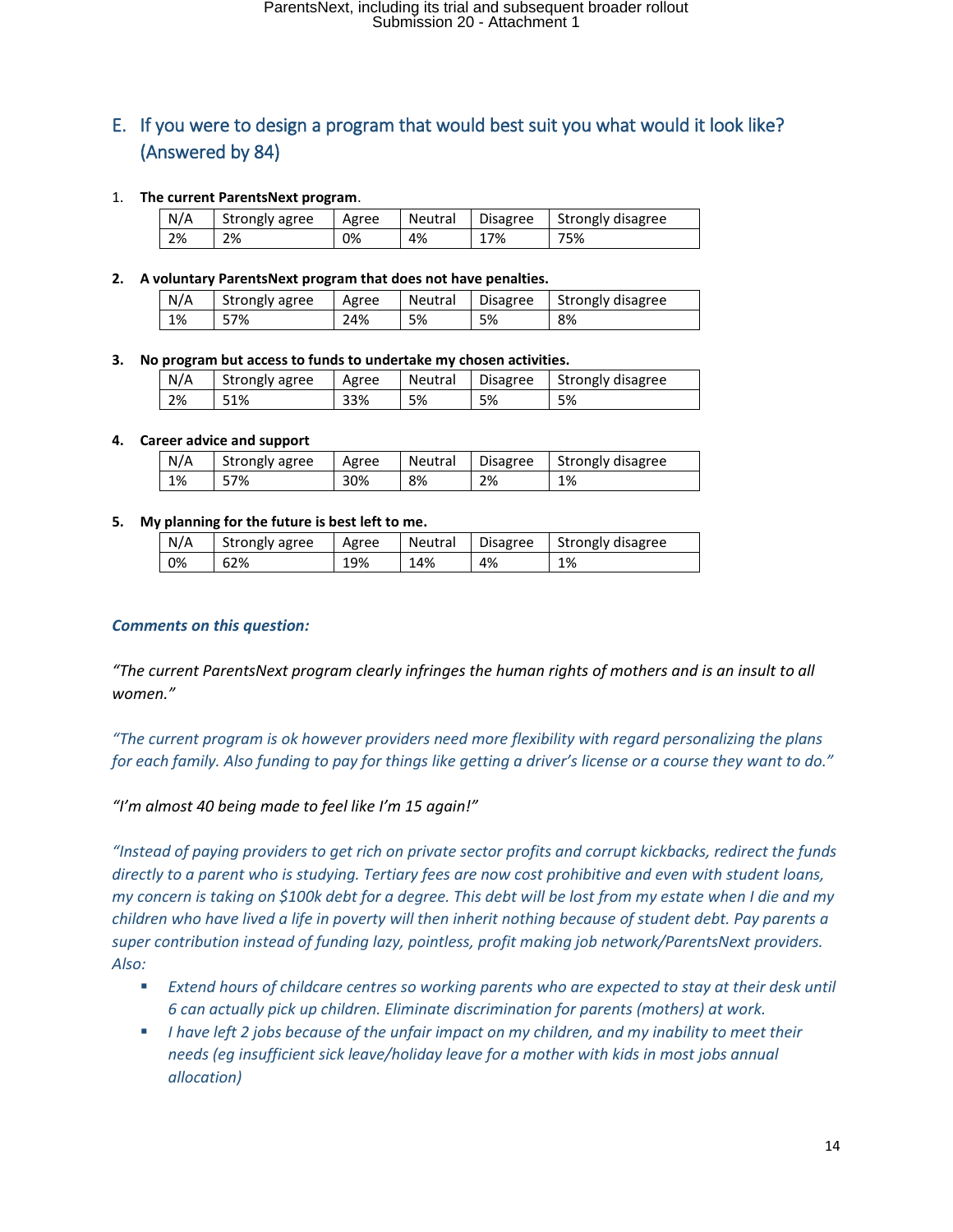■ Make fathers accountable for their role. They have rights to access, but no material obligation to *contribute. I know plenty of women who are getting \$7 a week child support. That's not accountability."*

*"Should the Parents next program continue to run, program facilitators should be more educated on funding and services to help with study and/or employment combined with the pressures of parenting in addition. They should also have a stronger networking base with employers who are empathetic to the struggles of working and parenting and can provide a flexible working arrangements for single parents who would like to work."*

*"Help is fantastic. Telling single parents that they will not have rent money if they don't click a button on a certain day or if there is a glitch in the system their payment might not go through, is gross. I am a person that can't wait to get back into full time work. I organised my study and all child care etc. and have now been signed up to this ParentsNext program. It is aggressive and demeaning. I have to stay in contact with the most toxic person I have met (child's father) and the stress that it causes is not fun. Living on \$19,000 had not been for my enjoyment but I have done that so that my daughter got the attention she deserved in her formative years (this is from my education and previous work in early childhood). The longer you are out of work the scarier it is and yes please and thank you for the help to get back into work. But the "attend or lose payment" is so aggressive and I am 100% keen to study and work and required no help whatsoever to get back into it. Make people feel confident not like they are shit and begging."*

*"There's no help being offered here. It is not about supporting our individual needs, it is about complying. Not one word of help has been offered even though I was looking forward to the help and thought finally there was a breakthrough and finally society were understanding of how hard it is to raise children alone whilst also working and studying, but it was just a nasty trick to hurt us more and keep rewarding those same abusers who have been abusing the unemployed for years. When I was a teenager and homeless for the first time the Salvation Army social worker helped me. She was amazing, she helped me turn my life around, get a home, and find a course which I got work from. This ParentsNext provider was a heartless sales woman. Spoke in a rough, harsh voice. Had a no nonsense and no excuses approach. No compassion or empathy for anything. She may as well have said 'get off your arse you lazy cow! You need to do more to prove you're not a dole bludger!' She's even commented on a client having 8 children with different fathers which I found disturbing and judgmental. Not to mention having nothing to do with me. The person was mean and rude and threatening."*

*"It is always a positive thing to provide education, support and guidance but it should be voluntary with no threat to one's payments. Reporting income fortnightly when there is no income to report is an annoying waste of time."*

*"I'm already enrolled in university, I have planned for my future. ParentsNext have informed me they can assist with additional expenses I may face during my study, I told them my only additional expenses at the moment are textbooks, they told me they don't pay for them. Essentially they can offer me nothing."*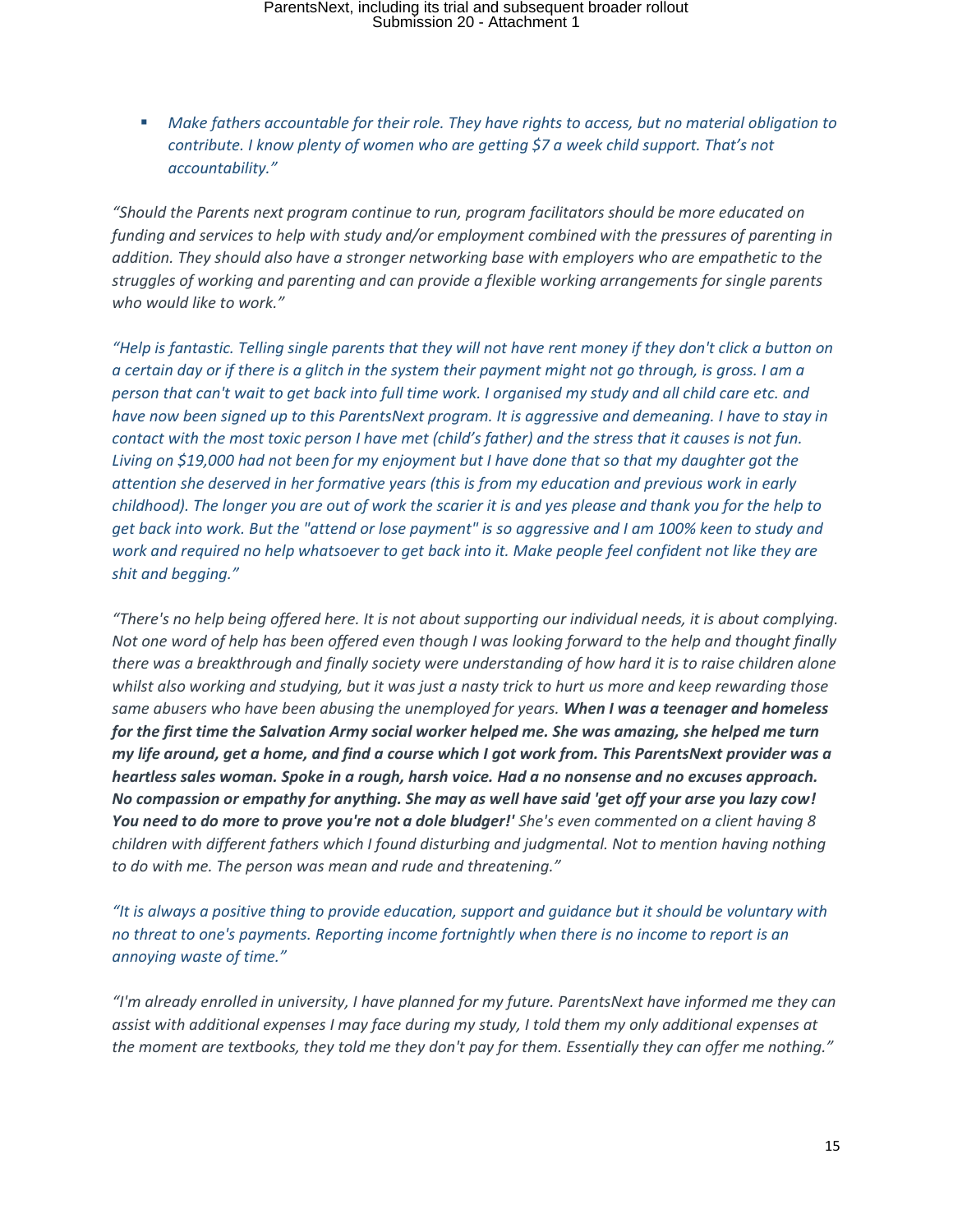### *Additional comments:*

*"I know the privacy statement is not mandatory but the manager told me I HAD to sign it or they couldn't sign me up to their ParentsNext program as not signing they couldn't help me get access to programs and I was going to be referred back to Centrelink if I refused to sign so I told them and showed them proof I didn't have to sign but they still wouldn't accept that information so I felt I had no option but to sign it in case I get a demit point"*

*"Why does our society insist on devaluing the incredibly important job that is raising children? ParentsNext is ineffective, offensive and a waste of time."*

*"According to Article 23 of the Declaration of Human Rights, 'Everyone who works has the right to just and favourable remuneration'. When will the work of mothers be fairly recognised and compensated?"*

*"Ultimately I feel it is unfair for the government to place such strict expectations (mandatory reporting and activities) on parents when the program itself is quite subpar and doesn't offer enough support to increase a single parent's potential for employability."*

*"I found I was pushed towards a certain career path even though I stated numerous times that I cannot do that and was not interested. In the end I had no choice but to agree to their chosen career path and now it makes me feel ill that I cannot stand up for myself and my child's decisions."*

*"I have been forced to seek employment on my own (without the help of a provider) because I am scared my payments will be cut off at the soonest opportunity. I am currently seeking diagnosis for my son, who I* believe has additional needs. To be forced into community involvement, even with my son's needs known, *is not helping me. It takes time away from my son's daily routine, and it forces him to participate in social situations where he is visibly distressed. Even though I have begun job seeking, and plan to study at University in a month, these are not recognised as 'approved activities'. I feel unable to speak to the provider, and even when I do speak, I am constantly spoken down to, spoken over the top of, and ignored. ParentsNext is nothing more than a manipulative conscription that aims to blame victims of a poor system rather than fixing the system itself."*

*"The providers do not want to have a conversation they want to tell you what to do, it's an abusive manipulation people that are out of violent relationships don't need. Being spoken down to, spoken over the top of, not listened to at all, while still being expected to support a family with mental health issues and attend extra activities."*

*"Fortnightly reporting on my casual employment was working well for myself and children. ParentsNext has created unnecessary stress and I feel like a puppet on a string just for a payment! ParentsNext does not take into account the past 20 years of employment (paying tax) before being stabbed by my exhusband while 6 months pregnant. I thinking I'm doing a great job being a single mum, working causally and healing. But no! ParentsNext has illustrated my flaws, PTSD, insecurities, only to dangle a carrot (payment) in front of me if I don't do their dance!"*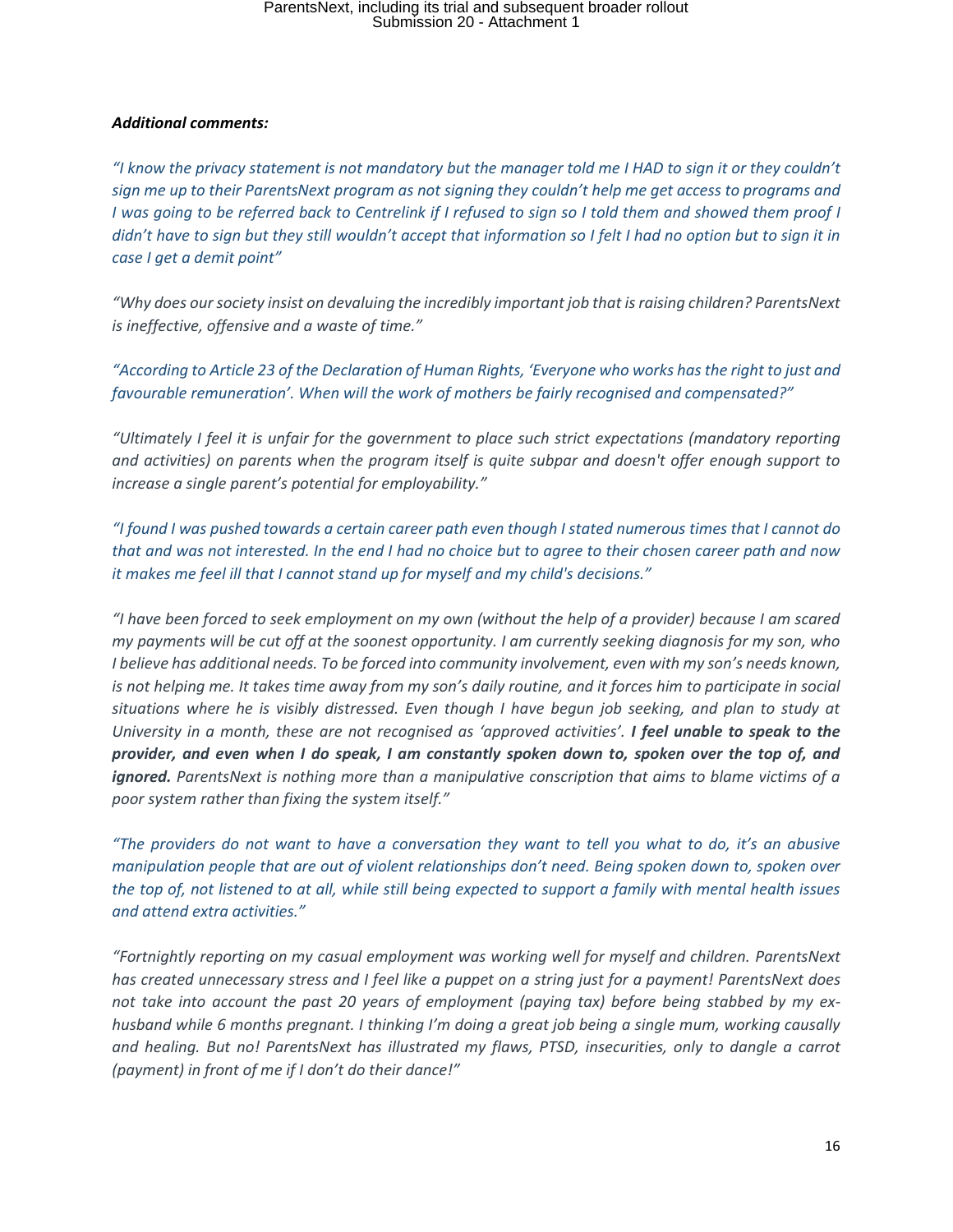*"I feel that now there is more stress to my life, as there are some activities I take my daughter too, but with ParentsNext it is not looked at as an activity. We do so much together, adding more makes it so hard. Now we are busy 5 days a week, there is not one day where we can be home to relax and spend one on one time together. We do many activities at home. I feel the ParentsNext program is adding more financial stress to being a single mum. I am happy to take her to activities but also a child needs to be able to have a time where they can be home. The first 5 years are very important and they go too fast as it is."*

*"I find the program a little degrading. I'm a single mum studying full time with a 4 year old. I'm working my butt off to provide a life for us and this makes me feel like I'm not doing enough to better our lives. I think it should be a voluntary program for people that aren't sure about where to go for career/back to workplace assistance."*

*"My activity is to look at doing a TAFE course except I was told there is no funding available for one."*

*"Seems I'm lucky I have a good provider even though they don't have the funding to help me the way I need to be helped."*

*"I agree & understand there needs to be a system but not one like this that penalises & puts so much added stress on parents who are already doing the right thing!"*

*"The ParentsNext program is completely flawed, discriminatory, unfair, demanding, confusing, disrespectful, and adds stress and worry to parents who are already struggling financially/emotionally/time-wise. It threatens the right for Australian parents to access funds and services in order to stay home and raise their children. The program is poorly designed, confusing to understand and the reasons and requirements are not properly explained. It adds nothing but grief for parents, but especially those in my position who are mature and responsible enough to think and plan ahead for the future. It basically dismisses our independence and puts unnecessary and unrealistic demands on people who are already stretched too thin trying to do the best they can. I'm a single parent of a 4 year old autistic child, caring for my son 100% of the time, whilst studying at uni full time trying to complete my degree, and on top of that I manage (clinically diagnosed) depression and anxiety disorders. Even though I'm facing all this, and am in financial hardship, living week-to-week until I complete my uni degree, ParentsNext is still demanded that I jump through the ridiculous hoops of its program which for me personally is a complete waste of time. And if I miss one reporting date due to my already beyond chaotic schedule, my payment gets stopped. This is unfair and it demeans and degrades everything I'm trying to do for myself and my son's future."*

*"I have had to see a different staff member at each appointment, and have been asked to explain in extensive detail particulars surrounding family court, domestic violence etc. This is done without regard for the personal and sensitive subject nature involved, or the fact that it is inappropriate to discus in front of or within hearing distance of my children. A lot of the questioning is completely irrelevant, and none of the staff seem to have any knowledge of the family court system or domestic violence issues."*